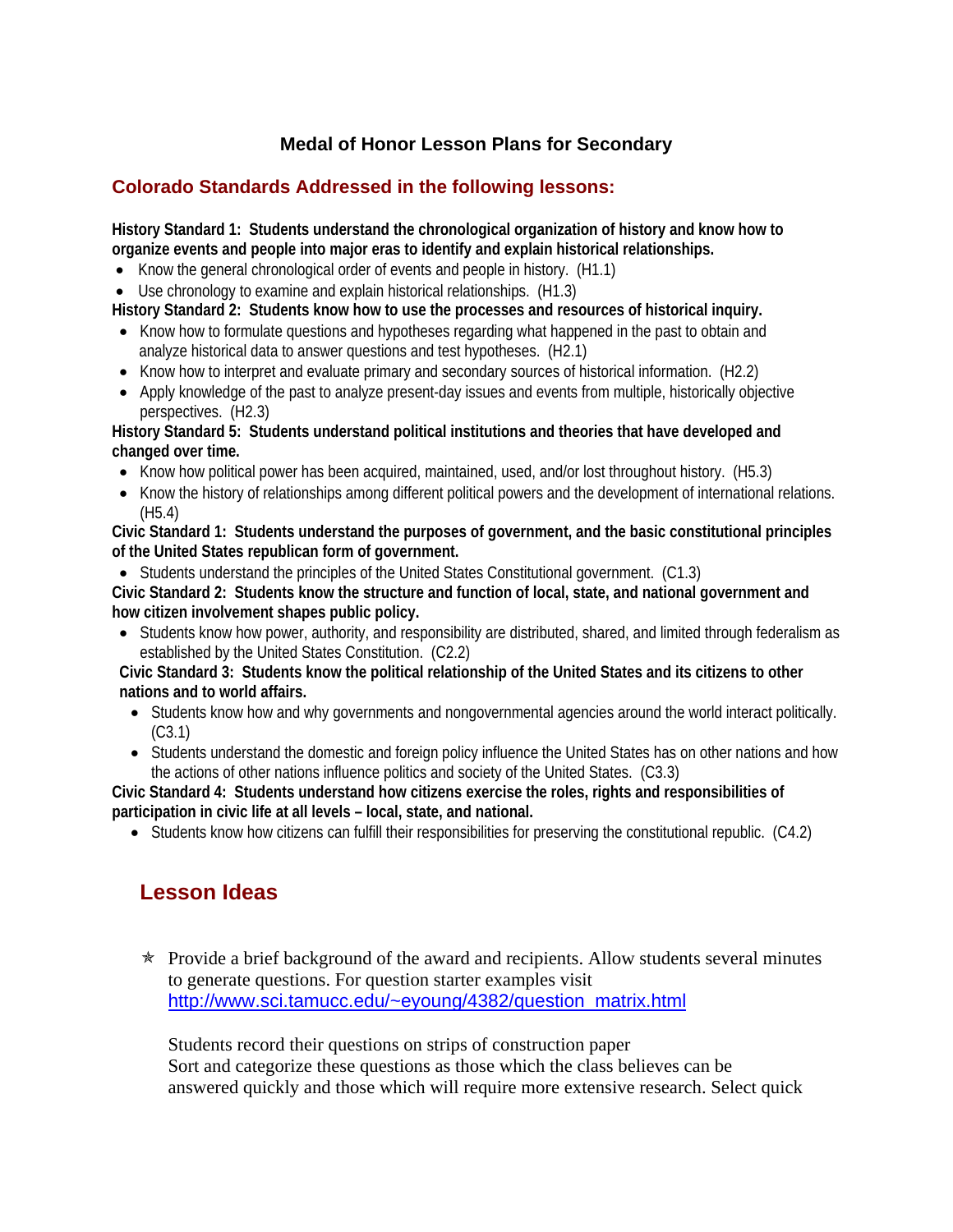questions to investigate. Identify strategies and brainstorm useful resources that students could use if time allowed for approaching the more complex questions.

- $*$  Have students individually or in pairs read the stories and background information about one individual MOH recipient. Students and or partners will than join with other groups and/or partners and compare a number of different recipients. Example: Partner Group A studies a Naval recipient from WWI, Partnership B studies an Army Civil War recipient, and Partnership C, studies a Marine recipient from the Vietnam Conflict. During the second phase of the assignment A, B and C come together to compare the three MOH recipients. The work of the expanded group focuses on these questions. What common traits do the recipients share? How do their individual acts of bravery and the wars they served in compare? How are their backgrounds similar and different? Information could be put into a chart. Have a handful of students present their discoveries and share what they have learned about the Medal of Honor. End with a discussion about the common traits that most or all MOH recipients likely possess.
- $\star$  Follow a similar pattern to the above lesson but have students place information on a large matrix in the classroom or in a computer program for projecting. Possible categories could include:

| Name | War | Military<br><b>Branch</b> | Reason for<br>Joining Service | Action | Personal<br><b>Traits</b> |
|------|-----|---------------------------|-------------------------------|--------|---------------------------|
|      |     |                           |                               |        |                           |
|      |     |                           |                               |        |                           |

 After students have added information to the matrix, they discuss the following questions in small groups as they examined the matrix. What patterns do you see in the data? What common traits do the recipients share? How do their individual acts of bravery and the wars they served in compare? Have small groups briefly report out about their insights to the class.

- $*$  Have students review Coloradoans who have been recognized with the Medal of Honor <http://www.homeofheroes.com/moh/states/co.html> What wars or conflicts have produced the greatest number of recipients from Colorado? What geographic, social or economic patterns can be discovered concerning these recipients?
- $\star$  Focus lessons on the four recipients from Pueblo and modify the lessons from this link. <http://www.beyondthemedal.com/index>
- $\star$  Compare recipients from different eras or wars, such as the Civil War, WWI, WWII, Korea, Vietnam, Iraq, etc. This could be done individually, with a partner or in small groups.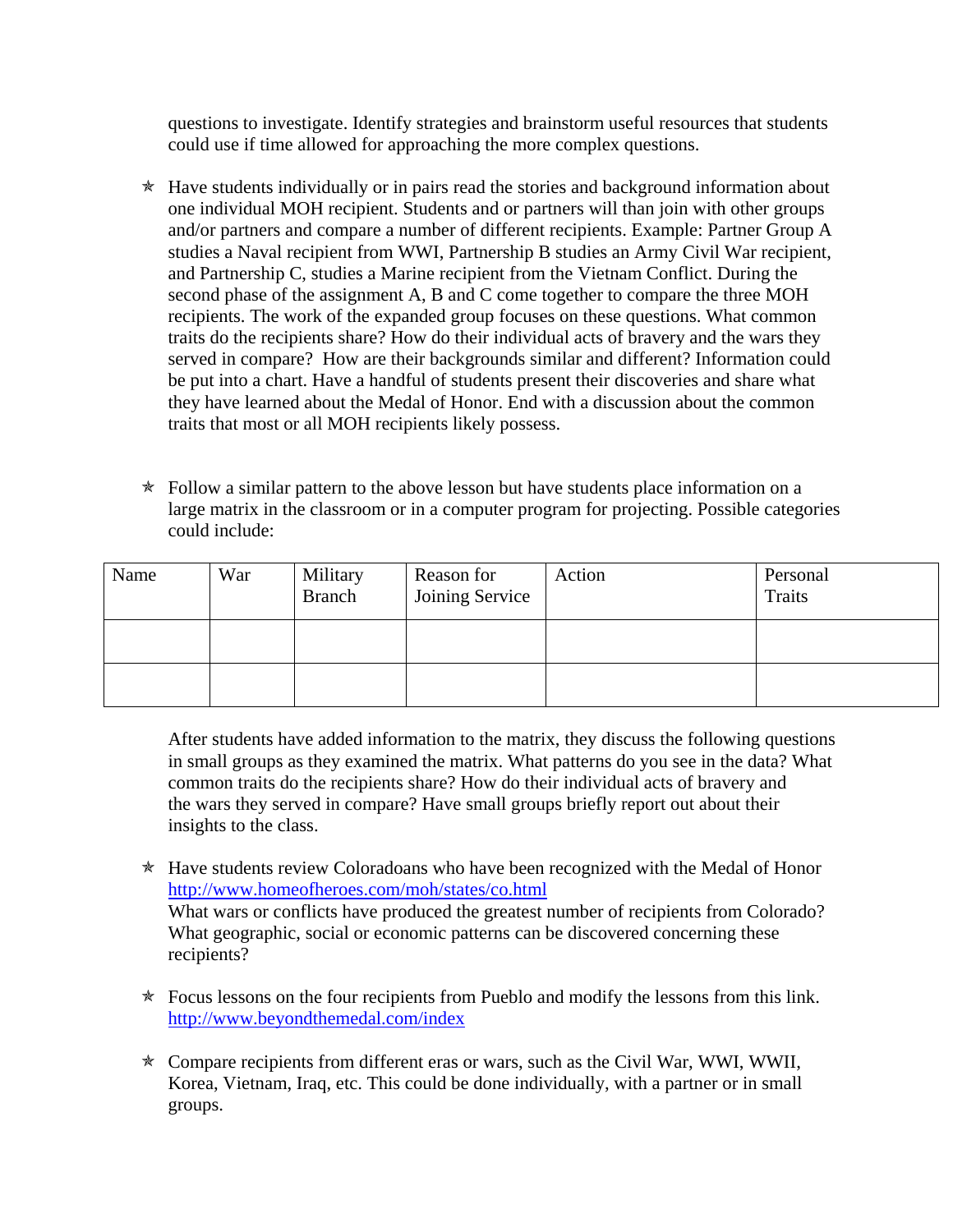- $\star$  Research the recipient who will be attending your school and prepare questions and thank you cards prior to their presentation.
- $\star$  As students are introduced to new terms and concepts an interactive note taking format such as the model suggested by Robert Marzano can be helpful. See the lessons section of the <http://congressionalmedalofhonor.pbwiki.com/>for the Marzano Vocabulary template.
- $\star$  Recently a group of MOH recipients established the The Above and Beyond Citizen Honor. This new award recognizes a select number of American citizens each year that have demonstrated valor and spirit reflective of the military Medal of Honor requirements. See the links in the resource section of the <http://congressionalmedalofhonor.pbwiki.com/>. Discuss the requirements for both the Medal of Honor and the Above and Beyond Award. Are the awards working as intended? Do changes need to be made? If so what should be altered or added?

## **American Valor Lessons**

Modified from the PBS lessons designed for use with the film *American Valor*, to see full lesson <http://www.pbs.org/weta/americanvalor/teachers/lesson1.html> Suggestions for using these lessons without the video have been provided.

## Õ **Awarding Valor Lesson**

Grades: 7-12 Subjects: American History, Civics

Materials:

- The film American Valor [\(www.pbs.org/shop](http://www.pbs.org/shop))
- <http://www.shoppbs.org/sm-pbs-american-valor-dvd--pi-1428833.html>
- Television and VCR or DVD player
- Chart paper and markers
- Sticky notepads (one each per discussion group)
- Picture, drawing, or actual Medal of Honor
- Computers with Internet access
- Lists of and/or access to Medal of Honor minority recipients
- Medal of Honor fact sheet
- Medal of Honor statistics

#### Background:

To become acquainted with the Medal of Honor's history and parameters, refer to Medal of Honor: History and Issues [http://www.mishalov.com/Medal\\_Honor\\_History\\_Issues.html.](http://www.mishalov.com/Medal_Honor_History_Issues.html)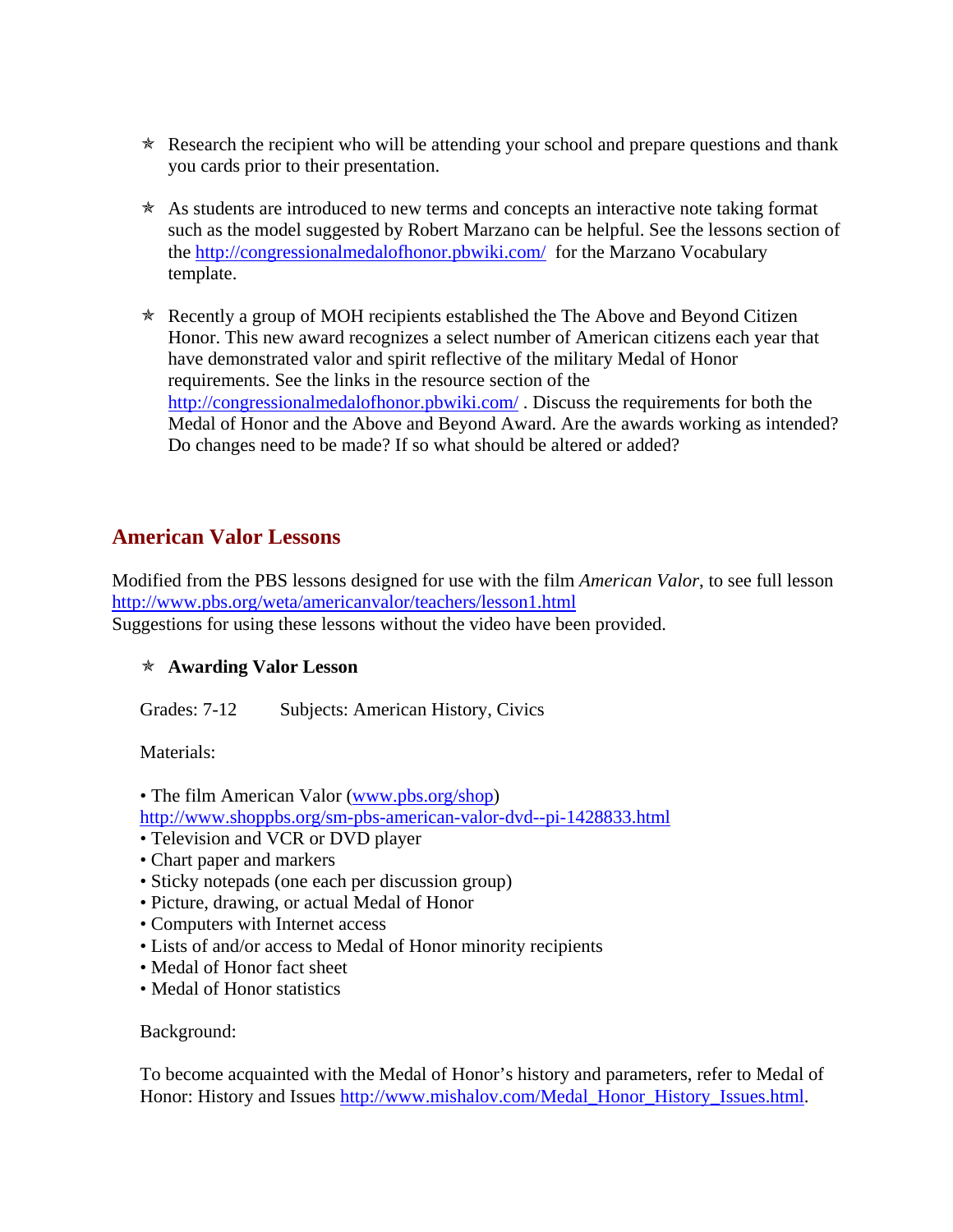This piece might be a good primer for students (with some modification for younger grades). Additional sites providing essential background information are The Official Site of the Medal of Honor<http://www.cmohs.org/>and Home of the Heroes [http://www.homeofheroes.com/.](http://www.homeofheroes.com/)

## Procedures:

Activity 1

1) Divide students into small groups. Distribute one sticky note pad to each. Write VALOR on the chalkboard or chart paper. Ask students to discuss the term, writing one-word or shortphrase associations on separate note pad sheets (one word/phrase per sheet). For example, heroism, bravery, saving a life, etc. Have one person from each group post the terms on a classroom wall or the chalkboard.

2) Invite the class to review the postings, removing overlapping terms/phrases. As they review the collection, have students brainstorm umbrella categories under which associations might be grouped. For example, one category might be service to the public, under which students would, after discussion, group select terms/phrases from those posted. Based on the terms/phrases, have students offer a definition of valor.

3) Building on student associations and definitions, provide a definition of valor. (If desired, provide synonyms, which include gallantry, heroism, valiance, valiancy, bravery, courage, and courageousness.) Some definitions follow:

- Strength of mind in regard to danger; that quality which enables a man to encounter danger with firmness; personal bravery; courage; prowess; intrepidity.
- The qualities of a hero or heroine; exceptional or heroic courage when facing danger (especially in battle).
- A soldierly compound of vanity, duty and the gambler's hope.

Students should create their own definition and create a quick visual that helps them to understand the term.

4) Invite students to briefly present stories of valor with which they are familiar and/or to name any awards for heroic acts. Introduce students to the Medal of Honor, displaying the award (actual or a visual representation). Probe student familiarity with it (what it is, who receives it, etc.). Provide background on the medal. Distribute the Medal of Honor fact sheets and statistics for students to review. Students should jot down questions they have about the medal or additional information they would like to know.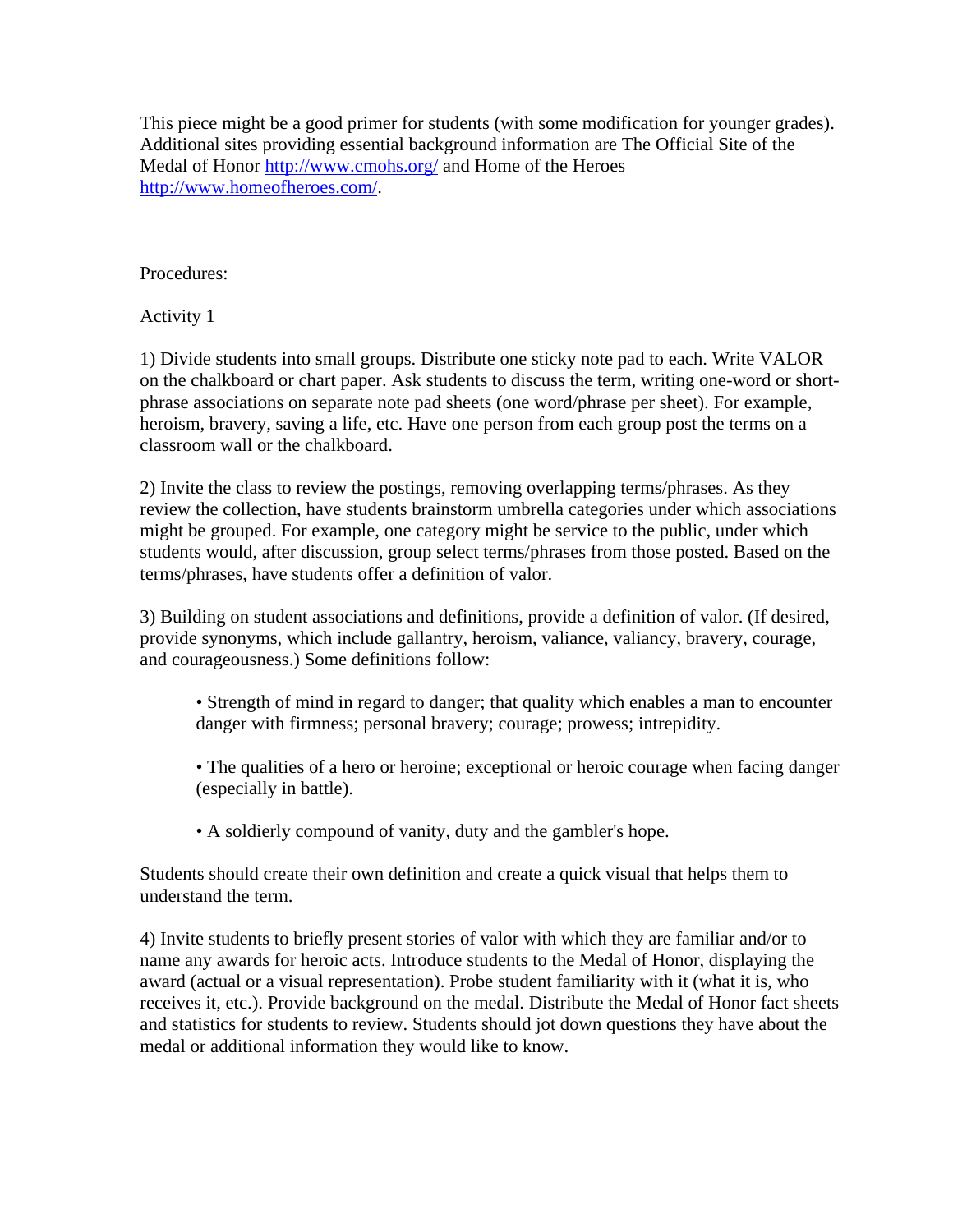5) Instruct students to conduct additional research on the Medal of Honor (and make sure they find answers to the questions they noted in Step 4). Students may work individually, in pairs or small groups, on sets of questions from their generated lists and/or with questions from the list below. For example Group 1 works on questions a, b and c, while Group 2 works on c, d, and e, and so forth. Have groups report out to the class, during the reports students makes brief notes about the questions and what each group discovered. A jigsaw format is another option. With a jigsaw, students would meet in expert groups to work on questions and then report out to their jigsaw group on their findings.

a) When was the award established, by whom, and why?

b) Who typically receives the award? How is the recipient identified?

c) How many award recipients are there, to date?

d) How many women have received the medal?

e) How many people of color have received the award?

f) Under what special circumstances is the award issued? Describe several of these situations.

g) Can civilians helping to fight in combat be eligible for the medal? Explain.

h) What changes have been made to medal provisions over the years? Why have these changes been made?

i) What mistakes have been made when awarding the medal? How were these errors corrected?

j) Describe instances in which the medal was used abused.

k) Has the medal ever been awarded to the same person more than once? List examples. Can this still occur?

l) What privileges do medal recipients receive?

m) Have there ever been controversies concerning the award and its recipients? Explain and describe.

n) Have there been situations when a medal has not initially been awarded but then is issued later on? Provide examples of when this has occurred and successes and challenges involved in this reconsideration process.

o) Describe situations when the award was taken away from a recipient and then reinstated.

p) What are some of the issues around awarding the Medal of Honor to people of color?

7) If time allows watch clips from American Valor, a film based on interviews with medal awardees. Explain that most award recipients are no longer living, and that of those surviving, only several agreed to be interviewed for the film. Create an American Valor viewing chart that students can complete as they watch the film, with space for recipient names, wars in which they fought, each individual's act, story similarities and differences and things learned about the Medal of Honor. If American Valor is not available use the video clips of interviewed recipeients listed in the resource section of the <http://congressionalmedalofhonor.pbwiki.com/>

8) Have students share their thoughts and feelings about the film, discussing what stood out for them. Invite them to discuss the similarities and differences among the narratives. What is the most common sentiment regarding the medal among the interviewees?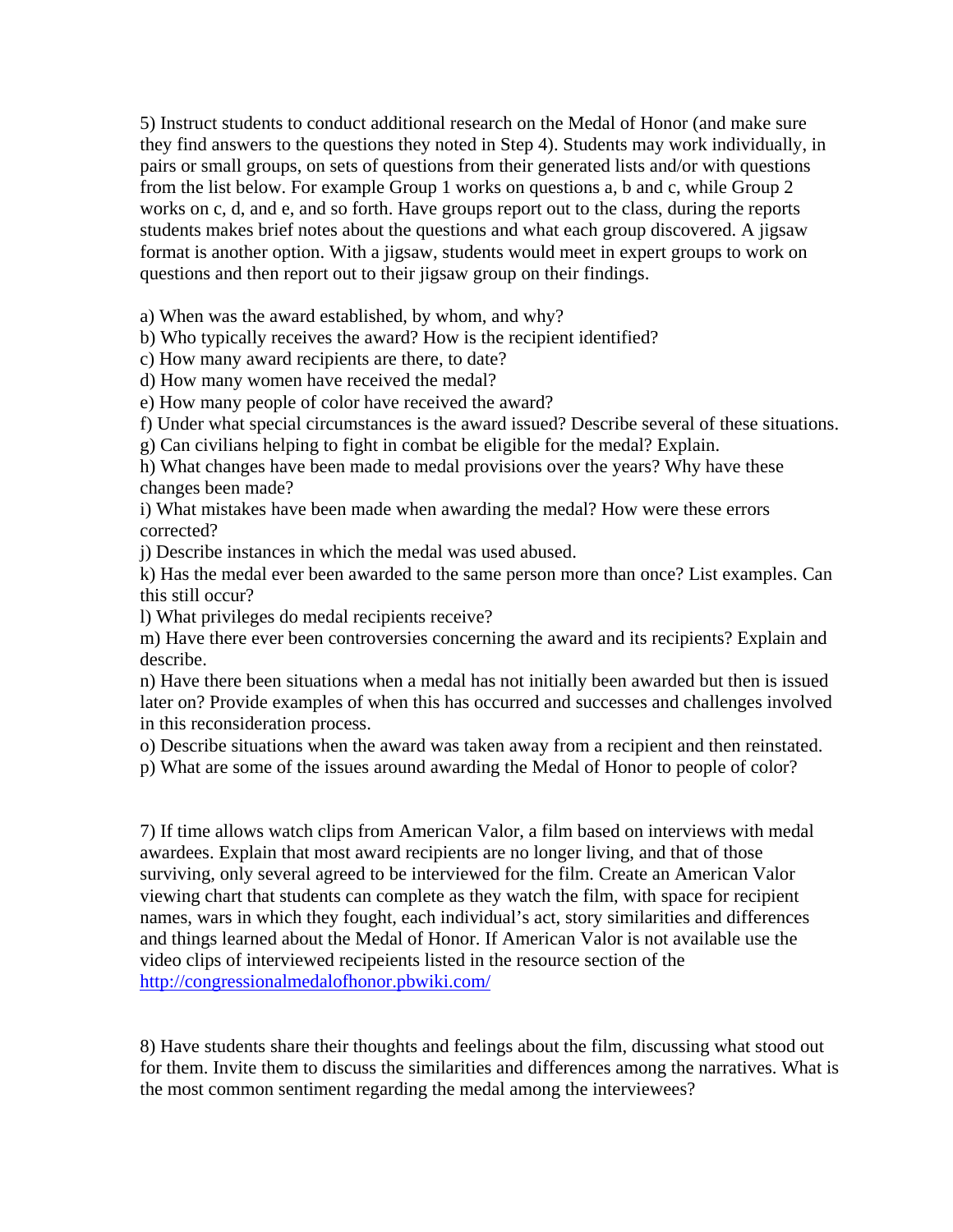9) Applying their research on the Medal of Honor, the various facts and statistics regarding the award, and the stories presented in American Valor, have students discuss whether the award's current parameters are inclusive of all potential acts of bravery. If they believe so, have them present an argument supporting this premise. If not, instruct them to add or revise provisions to make the award more inclusive (i.e., perhaps civilians assisting in combat might merit a medal). Invite students to share their arguments and/or revised parameters.

## Activity 2

1) Have students review the American Valor segments that highlight Vernon Baker and George Sakato or watch and read the following links <http://www.pbs.org/weta/americanvalor/stories/baker.html> <http://www.msnbc.msn.com/id/21134540/vp/21695410#21695410> <http://www.pbs.org/weta/americanvalor/stories/sakato.html>

Inform students as they watch or read, they should note the experiences these soldiers had as people of color in the armed forces during World War II.

Engage students in discussion about Sakato and Vernon, using some or all of the following questions to prompt reflection. Why were they treated differently from their White counterparts? How were people of color being treated nationally prior to and during the war? When did these and other soldiers of color receive their medals? What prompted this action? Probe students about this treatment and its connection to the essence of civic duty and racial equality as stated in the Declaration of Independence and the Constitution. In what ways was this treatment contradictory to democratic principles?

2) Point out to students that, because of racial discrimination, it took nearly 60 years for 29 African-American and Asian-American heroes to be recognized for their actions in World War II. They were finally honored, many posthumously, at ceremonies at the White House in 1997 and 2000. Discuss with students why it took so long for these heroes to receive their awards.

3) Divide students into small groups representing the various arms of the military -- Navy, Air Force, Army, and the Marine Corps (depending on the number of students, there could be at least three groups per category). Assign to each group per category an ethnic group to research-African American, Asian American/Pacific Islander, Latino, Native American (these are the primary groupings; students may opt to select other underrepresented parties).

4) Instruct the groups to research and chronologically chart (perhaps an annotated timeline) the treatment of their ethnic groups, within their assigned military divisions, during major wars in which the US was involved (Civil War, World Wars I and II, and the Korean and Vietnam Wars. This list can be extended, if desired. Refer to Lesson II for additional wars.) Their findings should include the following (students should be encouraged to add additional categories as they conduct research):

•Units in which these groups fought (Segregated? Integrated?)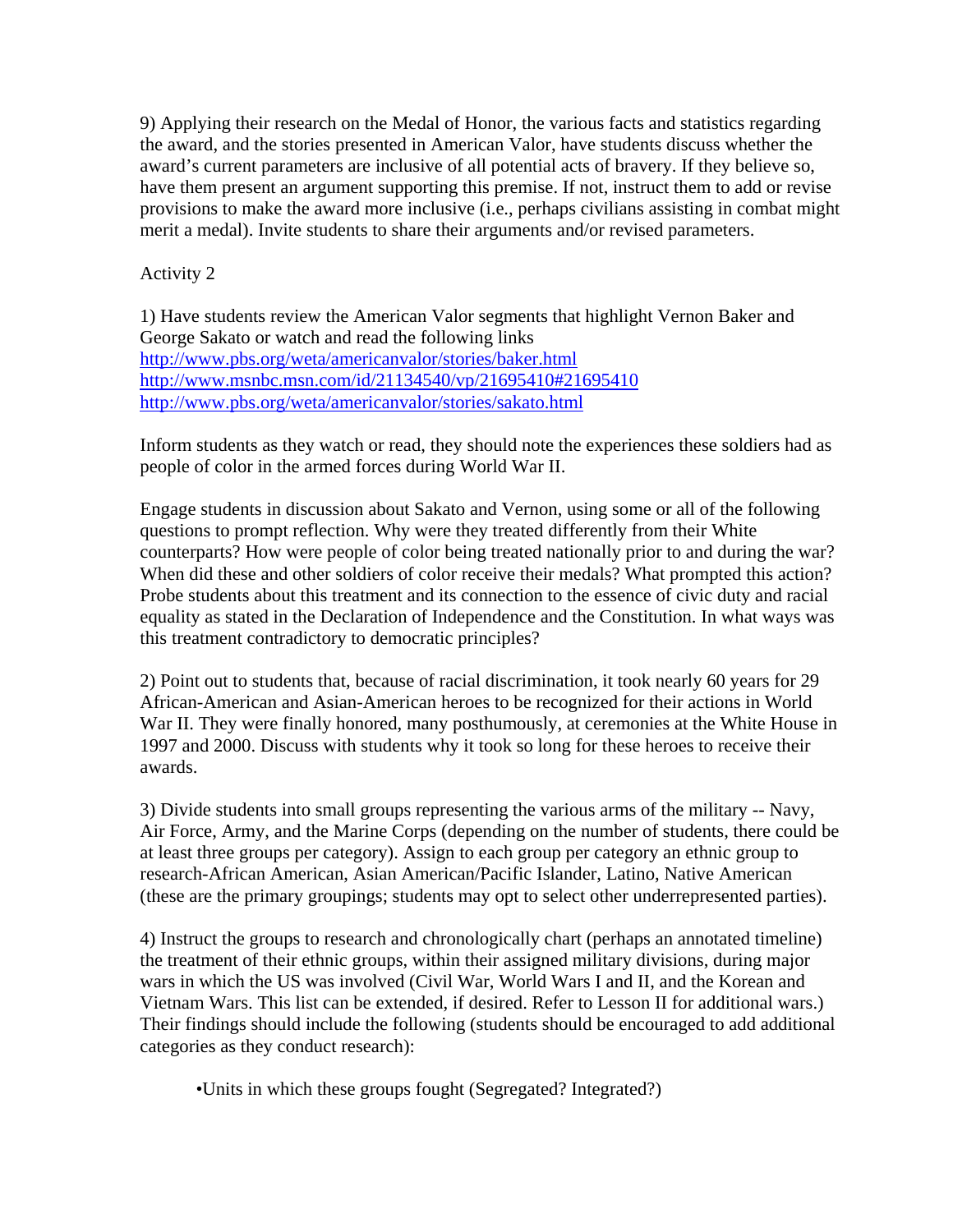•Specific duties to which they were assigned •Treatment they received (from rank to awards) •The policy units of the armed forces established regarding minorities •Who received the Medal of Honor and when •Steps minorities took to establish equality in the armed forces

5) Invite groups to share their chronologies/findings. Have groups discuss any differences and similarities in the way the groups were treated during the armed forces; during which time periods racial equality seem to be addressed and established; whether there are other minorities who served in the armed forces who merit a Medal of Honor; and what they believe the present status of racial relations is in the armed forces.

6) Instruct students to research the present-day treatment of minorities in the military. One way to begin is to review the Armed Forces Equal Opportunity Survey ([www.dod.mil/prhome/docs/r97\\_027.pdf.](http://www.dod.mil/prhome/docs/r97_027.pdf)) Have students write an official military report or a journal essay on current racial relations in the armed forces.

#### Assessment:

Students can quiz each other on their understanding of the Medal of Honor's provisions and history. (Or, issue a teacher-created questionnaire that quizzes students on their knowledge of the medal.) Use a rubric to assess level of student participation in group activities and class discussion. Students can critique each other's arguments in favor of keeping the award's parameters as is or their proposed changes to the award's provisions.

Extended Activities:

• Create a pamphlet of other military awards (history, what it honors, who receives it, visual representations, etc.)

• Redesign the Medal of Honor

• Conduct research to determine whether anyone in their community has ever received the Medal of Honor and establish a memorial in their honor

Web sites:

Home of the Heroes <http://www.homeofheroes.com/>

Official Site of the Medal of Honor Society <http://www.cmohs.org/>

Military Awards <http://facstaff.uww.edu/rambadtd/homepage/legion.htm>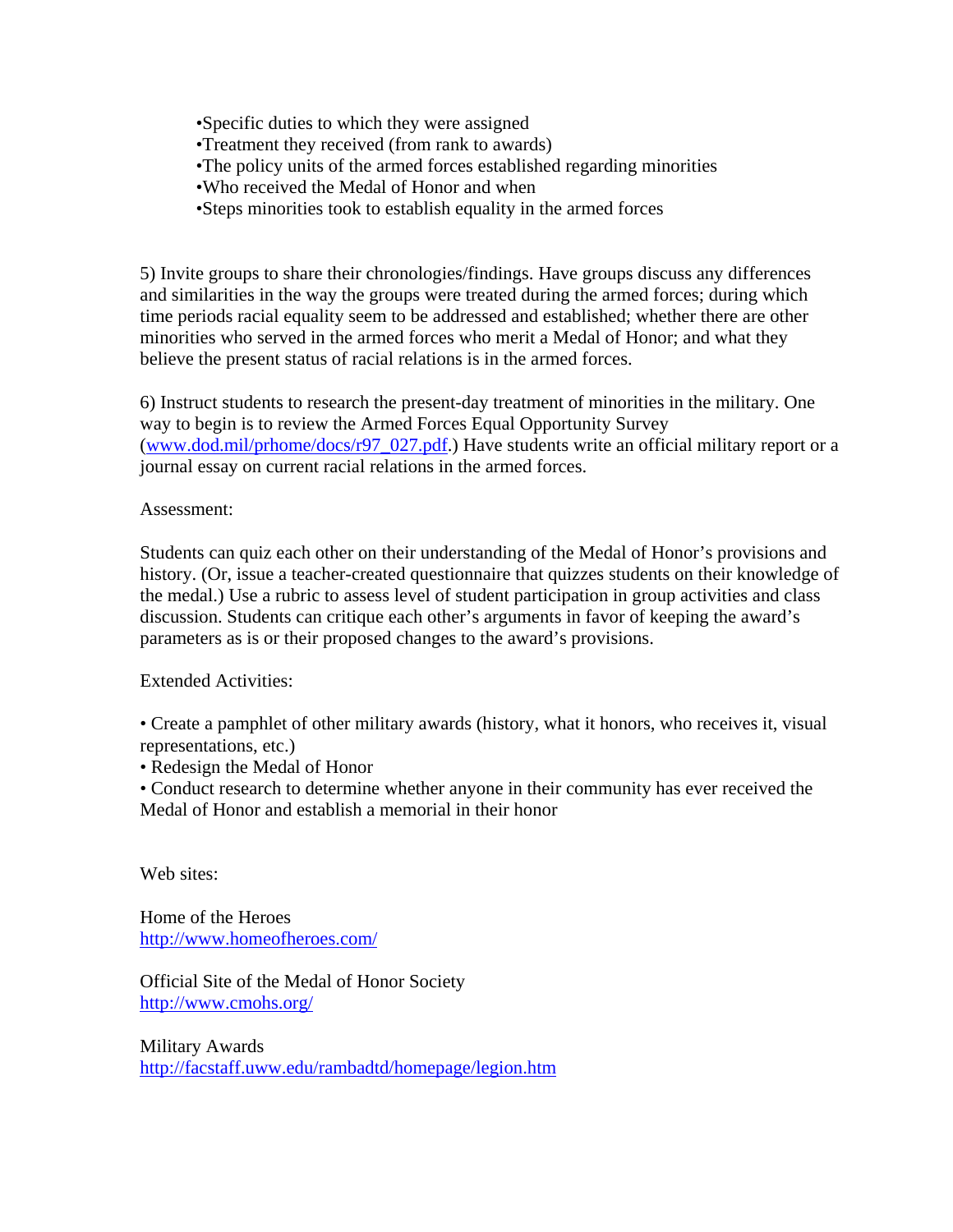Medal of Honor Citations <http://www.army.mil/cmh-pg/moh1.htm>

The Medal of Honor: The Bravest of the Brave <http://www.medalofhonor.com/>

Air Force Magazine Online: Valor <http://www.afa.org/magazine/valor/>

## Õ **Voices of Heroism**

Modified from the PBS Lesson designed for use with the film *American Valor*, to see full lesson<http://www.pbs.org/weta/americanvalor/teachers/lesson2.html>

**Note:** You can find another version of this lesson developed by Iowa Educators at [http://www.iowahistory.org/museum/exhibits/medal-of-honor/suggested-research/lesson\\_plan.htm](http://www.iowahistory.org/museum/exhibits/medal-of-honor/suggested-research/lesson_plan.htm) In this plan, teams of students (3-6 on a team) gather information on a particular Medal of Honor recipient of their choice or the teacher's choice. Each team assigns one or more people to gather information specifically on the recipient with a brief biographical summary and a summary of the action recognized by the Medal citation. Another person or persons are assigned to establish the historical context. They "set the scene" by writing a short summary of the military action, conflict or campaign connected to the recipient. One or two people on the team are assigned to write the shortterm and long-term consequences of the heroic action. What happened to the recipient and to the people he or she helped? Why do you think he/she was able to act with such heroism? Was there a historical significance in this action? Was there a personal significance – how did this change the recipient's life?

Grades: 7-12 Subjects: American History, Civics, Language Arts

Materials:

- The film American Valor (www.pbs.org/shop)
- Television and VCR or DVD player
- Chart paper and markers and/or chalkboard and chalk
- Computers with Internet access
- Background information on the Medal of Honor (refer to the lesson "Awarding Valor" and recommended Web sites)
- Picture or drawing of actual Medal of Honor
- Online and print materials that provide information on Medal of Honor awardees and their specific citations
- Online and print resources on major wars in which the United States was involved

**Procedures**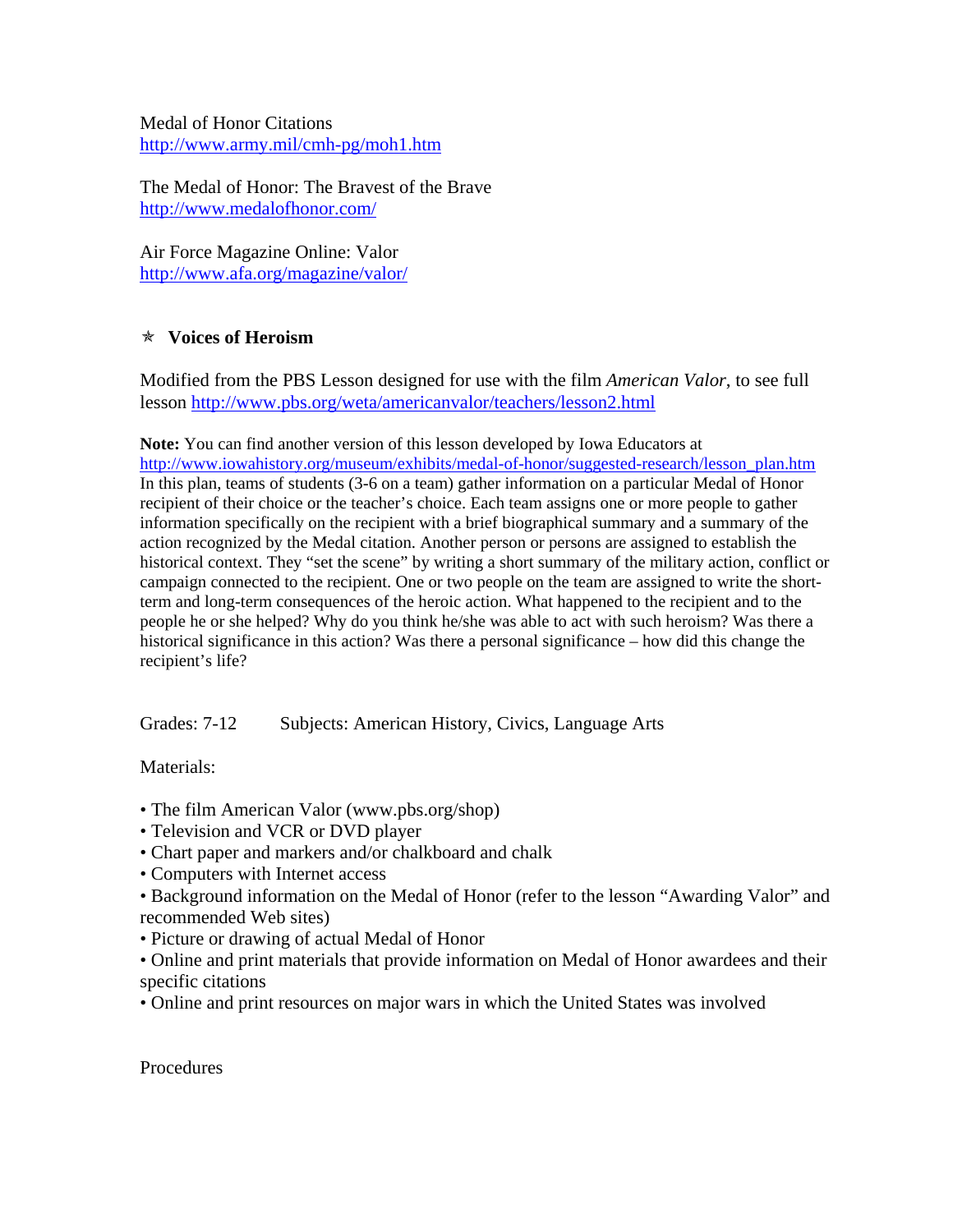1) Invite students to share stories about acts of bravery. (Encourage students to share stories reflecting personal acts of heroism. Students may also focus on the heroes of 9/11.) Instruct the class to jot down key aspects of the stories that highlight heroic qualities. Ask students to share their thoughts. Chart their ideas and facilitate student discussion as they group qualities under umbrella headings. For example, "duty to humanity" might head a category of qualities that reflect reasons for helping others.

2) Based on their stories and associations with heroism, have students come up with a composite profile of someone who is heroic.

3) Ask students if they are familiar with the Medal of Honor. Build on student knowledge with appropriate background on the medal, being sure to note that it is also given for noncombat acts of valor.

4) Tell students they will have the opportunity to listen to actual stories from Medal of Honor recipients as they watch the film American Valor. Create a Voices of Valor study guide. In Part A students should list the medal honorees, their acts of valor and reactions about receiving the award. In Part B, they should list five commonalities among the recipients' heroic acts. Instruct students to complete Part A as they watch the film, and Part B, after they have viewed it.

5) Invite students to first share their thoughts about the film, particularly what stood out for them and one important thing that they learned. Then, have them discuss their study guide notes and responses, especially how those interviewed responded to receiving the medal and what the common characteristics (as they relate to their heroic deeds) are among the interviewees.

6) Divide students into small group representing one of the following:

- Civil War
- Indian War Campaigns
- 1871 Korean Campaign
- War with Spain
- Philippine Insurrection
- China Relief Expedition (Boxer Rebellion)
- Action against Outlaws--Philippines 1911
- Mexican Campaign (Vera Cruz)
- Haiti 1915
- Dominican Campaign
- World War I
- Haiti Campaign 1919-1920
- Second Nicaraguan Campaign
- World War II
- Korean War
- Vietnam
- Somalia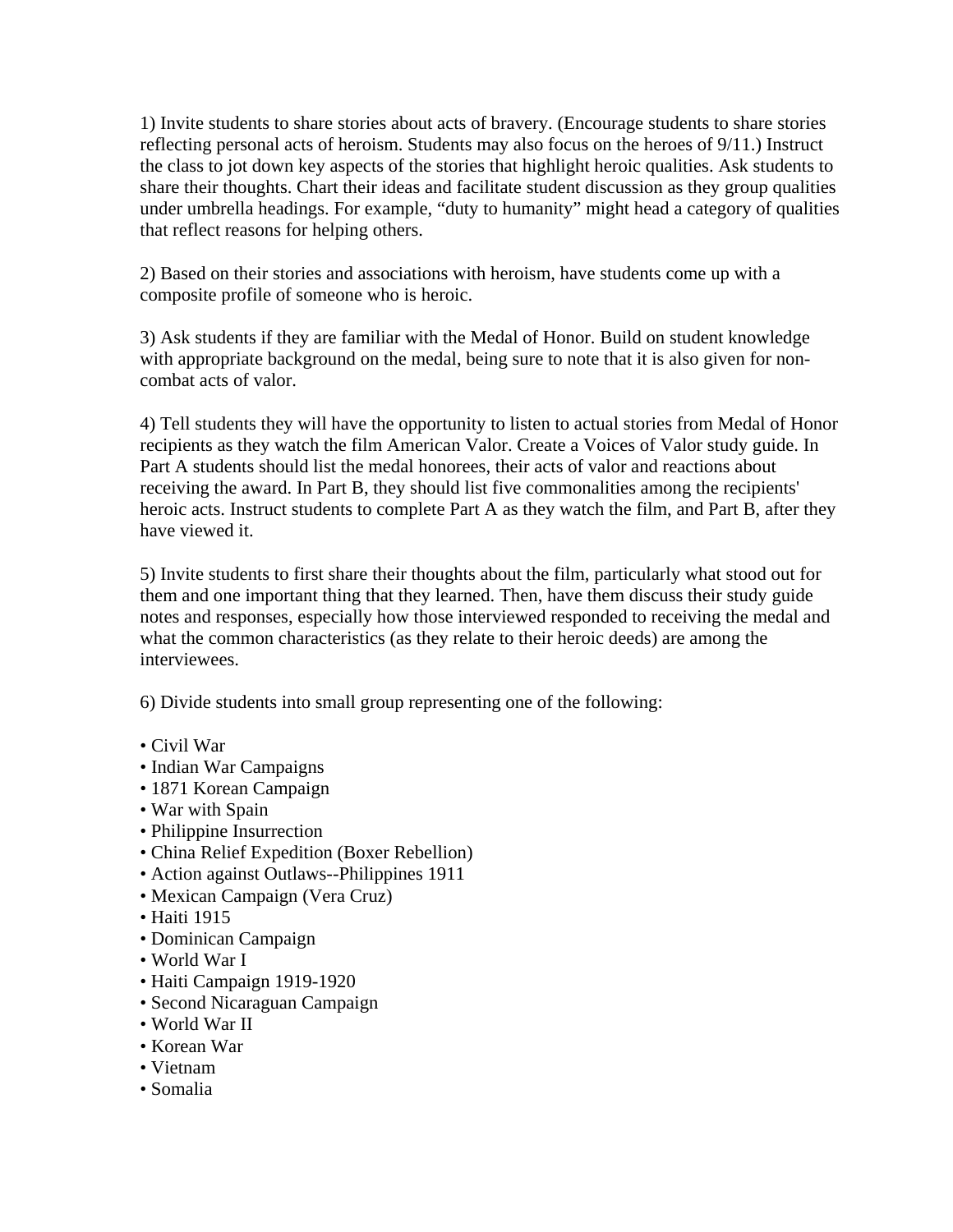(Source: U.S. Army Center of Military History-Full-text Listings of Medal of Honor Citations [http://www.army.mil/cmh-pg/moh1.htm\)](http://www.army.mil/cmh-pg/moh1.htm)

Instruct each group to research its war, synthesizing key information that includes: dates it occurred; nations involved; reasons for the war; where it was fought; allies and enemies; the end result of the war; casualties; who won the war; and key military and political figures, etc. (Students can brainstorm additional categories.) Groups can organize the data into a format of their choice (graphic organizers, charts).

7) Once the groups have completed their research on the wars, instruct them to research the war's Medal of Honor awardees. Their lists will include the honorees' names and specific citations. Have each student per group select one honoree whose heroic deed is of particular interest to them. (Encourage students to be diverse in their choices, selecting, where possible, people of color and women.)

8) Tell the students to assume the role of their honorees and create a first-person narrative that reflects the act of bravery he or she undertook. They can model these narratives after the stories presented by the American Valor interviewees. Built into their monologues should be direct references to the wars in which their honorees fought and the range of emotions they might have had when given the medal.

9) Invite the students to present their narratives. They can then create a compilation of narratives, each accompanied by the relevant background data on the war in which their honorees fought.

Assessment:

Create a rubric that evaluates student involvement in class discussion and group involvement, as well as the level of creativity and imagination applied towards their individual monologues.

Extended Activities:

• Assume the roles of witnesses who reported a specific act of valor during battle and recount it in a monologue or essay.

• Create first-person (awardees) or third-person (witnesses) narrative reporting on noncombat acts of valor that occurred during interim periods between wars. Refer to U.S. Army Center of Military History Full-text Listings of Medal of Honor Citationshttp://www.army.mil/cmh-pg/moh1.htm

• Take on the role of journalists reporting on Medal of Honor awardees in their local

communities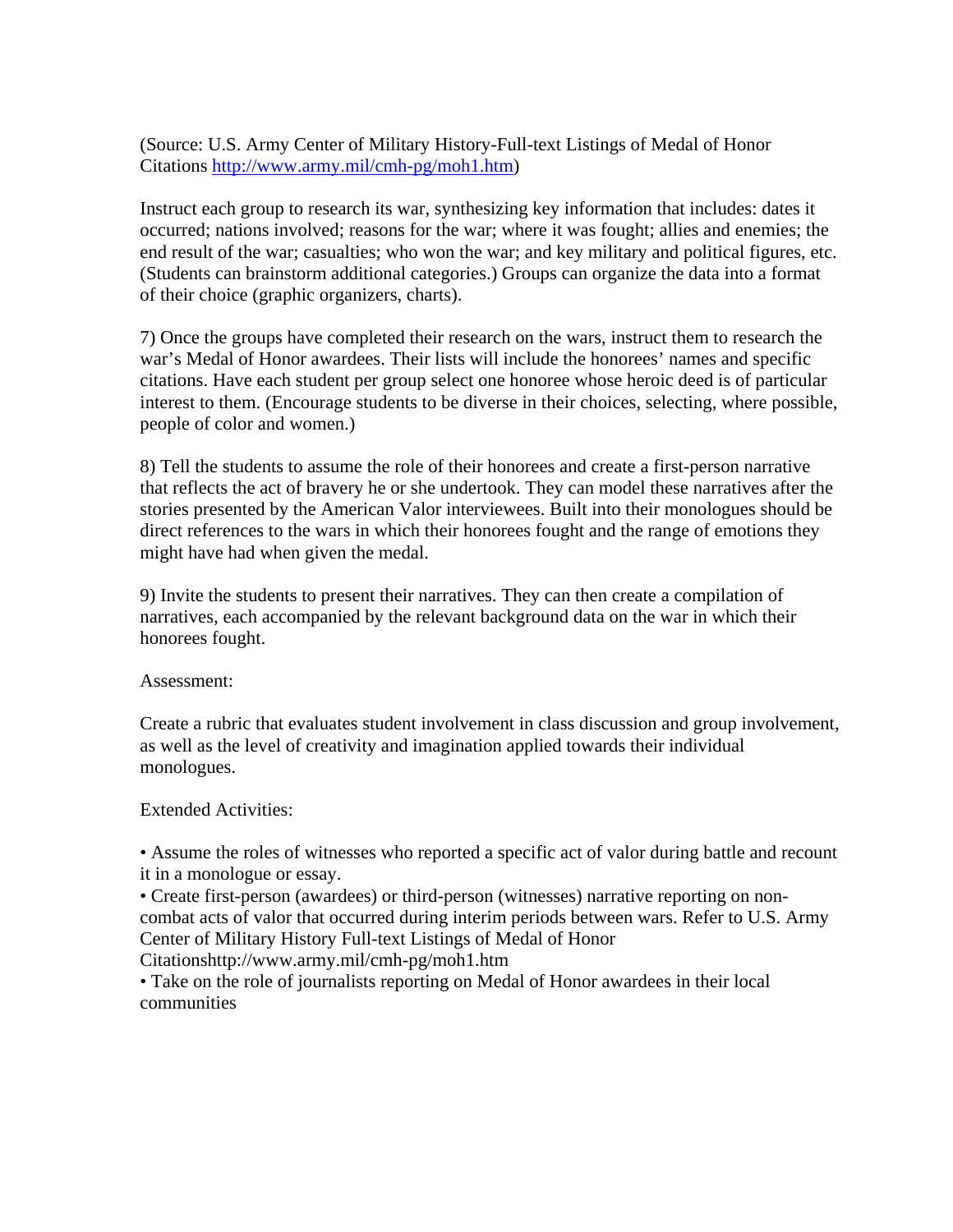Web sites:

Home of the Heroes <http://www.homeofheroes.com/>

Official Site of the Congressional Medal of Honor Society <http://www.cmohs.org/>

Medal of Honor Citations <http://www.army.mil/cmh-pg/moh1.htm>

The Medal of Honor: The Bravest of the Brave <http://www.medalofhonor.com/>

Medal of Honor Breakdown <http://www.army.mil/cmh-pg/mohstats.htm>

Medal of Honor Master Resource Guide <http://members.aol.com/veterans/moh.htm>

United States Department of Defense: Information about the Medal of Honor <http://www.defenselink.mil/faq/pis/14.html>

## Õ **In the Community: Honoring Those Among Us**

**Grades:** 7-12 **Subject:** Civics

#### **Materials:**

- The film *American Valor* [\(www.pbs.org/shop\)](http://www.pbs.org/shop)
- Television and VCR or DVD player
- Chart paper and markers and/or chalkboard and chalk
- Computers with Internet access

• Information on local/community awards voluntarism, civic duty, heroism, and other prizes of a similar nature

• Newspaper accounts, photographs, lists, and other archival information (perhaps from award sponsors) of local community members who have received citations for an outstanding act of heroism, voluntarism, civic duty, public service, etc.

#### **Procedures:**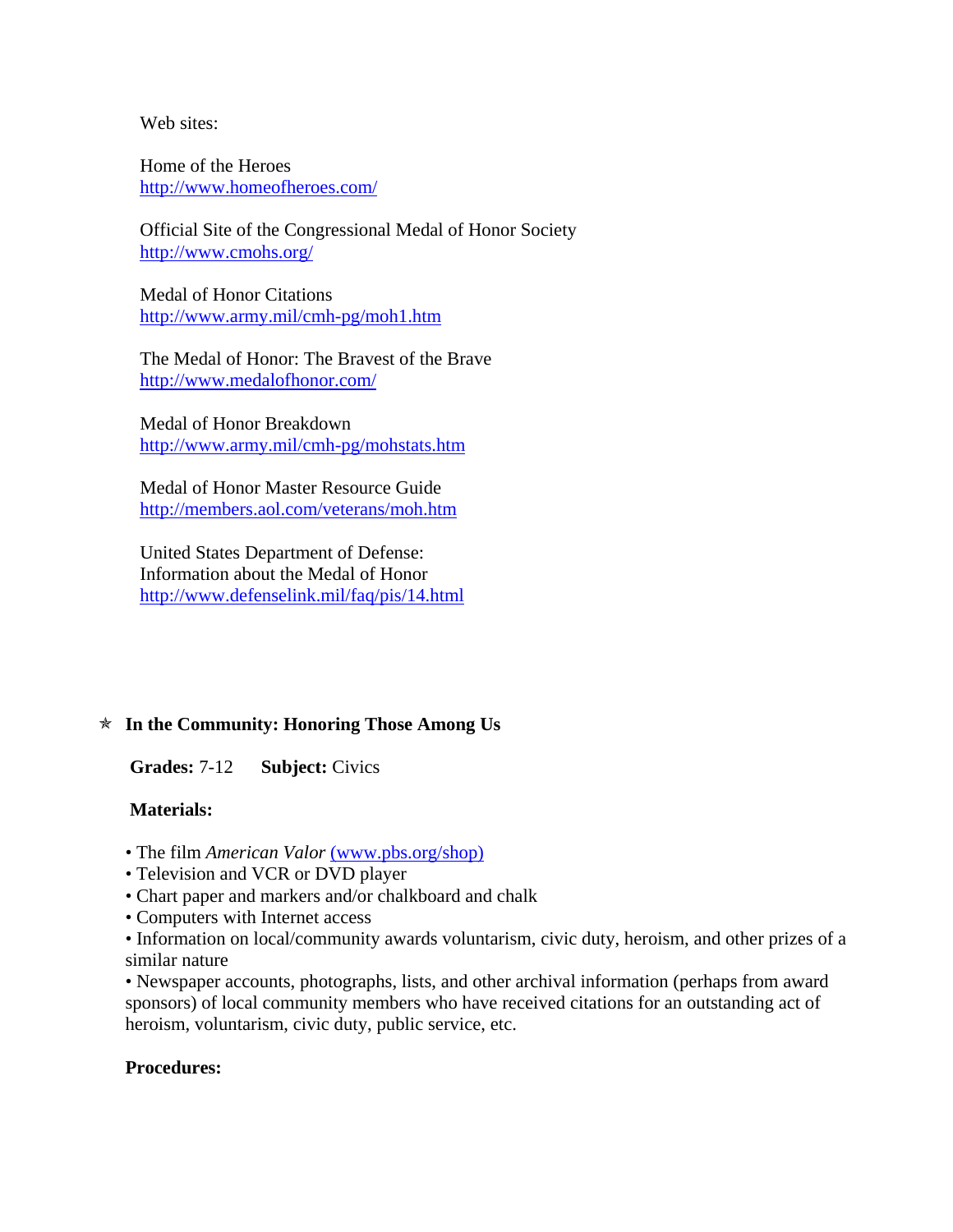**NOTE:** It is assumed that students have viewed *American Valor* and/or have read and heard stories of recipients and are familiar with the Medal of Honor's provisions.

1) Ask students to share stories of people they know (average citizens) who have committed outstanding acts of public service—saving a life, risking their life to help someone else, volunteering in a nursing home, standing up for a friend, establishing a fund to help children, etc. Perhaps students can consider something they have undertaken. Encourage them to consider broad examples of such acts, from those that gain much attention to smaller endeavors of which only a few are aware. This is to demonstrate that these acts can be large or small and that, because of intent and outcomes, are equally meritorious.

2) Write CIVIC DUTY on chart paper and ask students to discuss what they believe this means and involves. Facilitate student discussion and describe what they, as citizens, have the right and are expected to do. Provide a list of these rights and acts. The Center for Civic Education provides a list at http://www.civiced.org/index.php?page=58erica#10

3) Ask students what is expected of them in terms of civic and personal responsibility to their nation and community. Probe with them, based on their understanding of these responsibilities, why an act of public service, as identified in step 1, would be considered civic-minded. In what ways have Medal of Honor awardees fulfilled their civic responsibilities?

4) Ask students if they are aware of any awards given to community members who have committed an outstanding act of public service. Have them identify these awards. Divide the class into small groups to conduct additional research on the various community awards presented to individuals who have done something worthy. (To avoid overlap in findings, students might first brainstorm categories of public service for which awards are probably given.) Encourage them to contact places such as the chamber of commerce, scouting programs, universities, civic agencies, schools, libraries, etc. To save time the instructor can predetermine the awards students will research and have the resources gathered for the research.

5) Instruct each group to draw and post an annotated list of awards, providing background on who sponsors it, what it awards, and a brief history on its origins. Have each group select one award and a recipient of that award to research. The group provides a quick breakdown of the award for the rest of the class (who, when, for what, maybe some background on the recipient). Ask students to note the range of acts undertaken, where there are similarities, and the types of awards given and by whom.

6) Ask students whether there are -- based on their review of the awards and recipients -- gaps in the awards available to deserving citizens. Are there other types of public service acts that merit recognition? Have students generate a list of acts they believe should be rewarded. (The recommended Web sites may prompt ideas.)

The Above and Beyond Citizen Honor was recently established by MOH recipients. This new award recognizes a select number of American citizens each year that have demonstrated valor and spirit reflective of the military Medal of Honor requirements. See the links in the resource section of the<http://congressionalmedalofhonor.pbwiki.com/>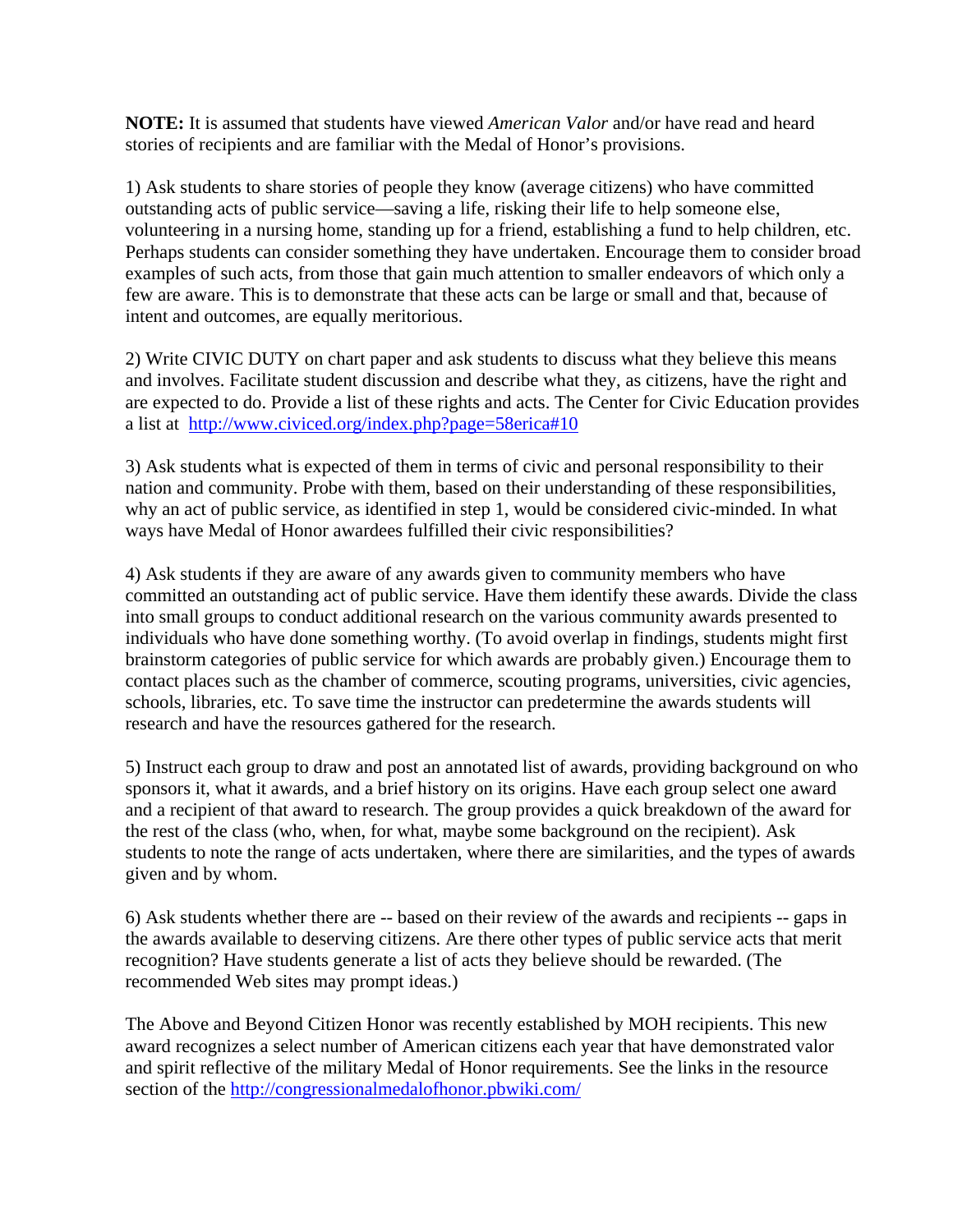7) In small groups, invite students to establish an award for one category (a different one per group) that they would present annually. They should be sure to indicate the parameters for receipt of the award. After they have shared their ideas with the class, students might consider how to make this an official community award.

#### **Assessment:**

Create a rubric that evaluates student involvement in class discussion and group participation, as well as the level of creativity and imagination applied to the design of the award.

#### **Extended Activities:**

Students can:

• Arrange a presentation by sponsoring organizations and individuals of the various awards given to community members.

• Convene a panel of community members who have received a special award to share their stories and views on civic involvement and duty.

• Produce and publish a brochure that lists and describes various community awards for notable acts of valor, voluntarism, public service, civic duty, etc.

• Design a "wall of heroes" in a local public venue(library, bank) highlighting individuals—with pictures, stories, etc.-- in their community who have committed an act of bravery.

• Research major international awards for acts of public service with far-reaching impact, such as the Nobel Peace Prize.

#### **Web sites:**

United Nations Public Service Awards [http://www.unpan.org/dpepa\\_psaward.asp](http://www.unpan.org/dpepa_psaward.asp)

Highest Public Safety Award <http://www.ojp.usdoj.gov/medalofvalor/archive.htm>

 Point of Lights Foundation Awards <http://www.pointsoflight.org/awards/awards.cfm>

National Park Service/U.S. Department of the Interior: 60th Annual Honors Convocation <http://data2.itc.nps.gov/release/Detail.cfm?ID=87> [http://www.doi.gov/news/08\\_News\\_Releases/080513a.html](http://www.doi.gov/news/08_News_Releases/080513a.html)

President's Volunteer Service Award <http://www.presidentialserviceawards.org/>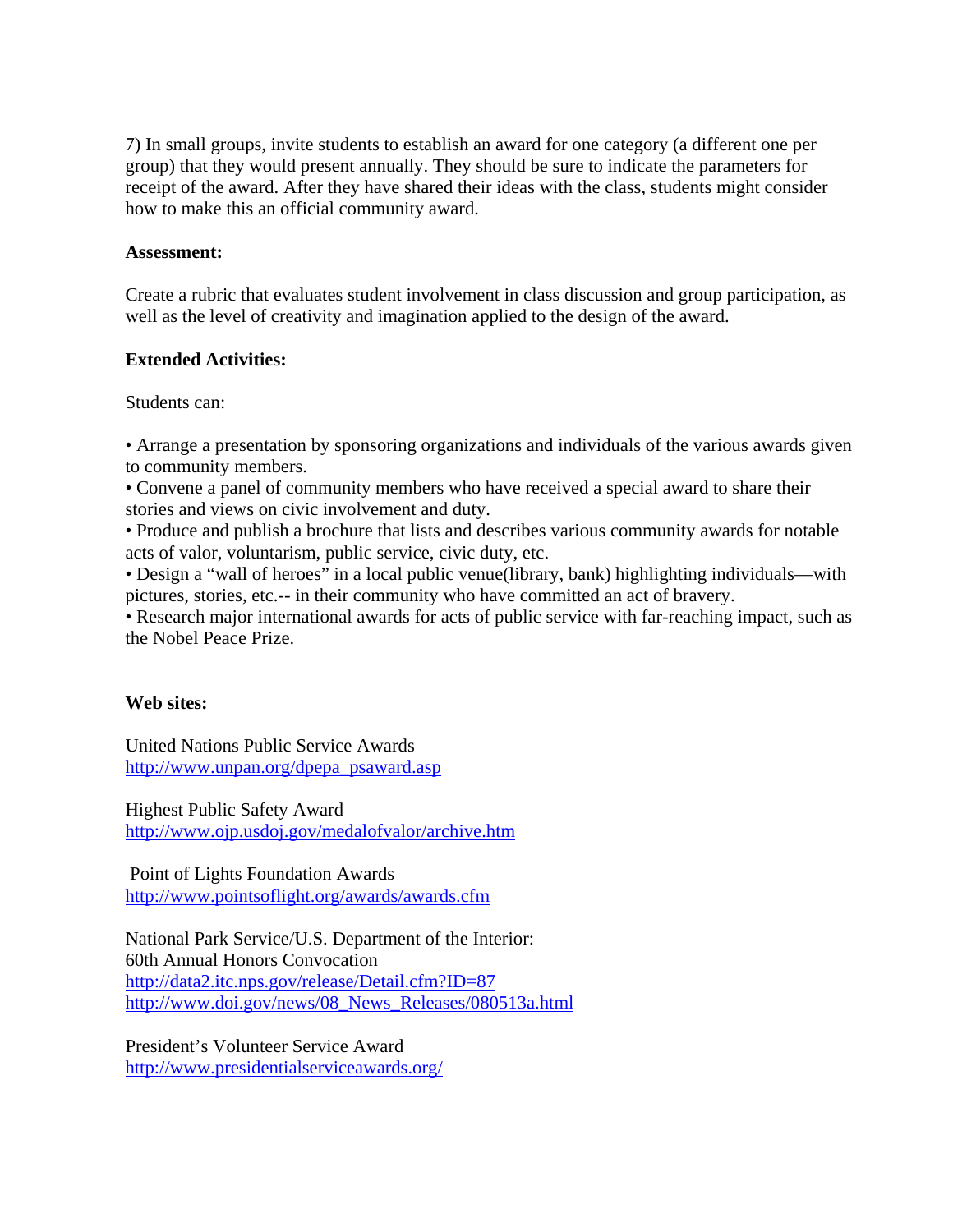## Õ **The Negotiation of Emotion and Duty**

**Grades:** 7-12

## **Materials**

- The film *American Valor* [\(www.pbs.org/shop\)](http://www.pbs.org/shop)
- Television and VCR or DVD player
- Chart paper and markers and/or chalkboard and chalk
- Computers with Internet access

## **Procedures**

**NOTE:** It is assumed that students have viewed *American Valor*/and or have background knowledge about the Medal of Honor and know the stories of recipients of the award.

1) Ask students why people serve in the military. They may note reasons that include patriotism, career opportunity, and conscription or selective service, "the draft". Encourage them to share stories of people with whom they are familiar, who have been or are in the armed services. Ask students to identify some of the reasons those interviewed for *American Valor* joined the armed forces.

2) Discuss with the class what status serving in the armed forces holds in the nation's constitutional democracy. Is it a right or a civic responsibility? Is it a mandated activity for all citizens? When is one required to serve in the military? How does one negotiate being required to serve if he or she has anti-war sentiments? Are certain people exempt from serving? Why do people volunteer to join the military? Provide students background on selective service and those who choose not to serve (conscientious objectors) when required to do so.

3) Ask students to discuss their feelings about war. Do they feel it is necessary? How might they respond to being drafted into the military? How might they respond if they had to participate in combat? How might they feel if they came face to face with the enemy? Encourage students to share stories of people with whom they are familiar, who participated in combat.

4) Ask students to recollect the feelings *American Valor* interviewees had regarding their participation in the armed forces and combat. How do most of them balance their military responsibilities and individual feelings about war and combat? For some interviewed, such as [Jon](http://www.pbs.org/weta/americanvalor/stories/cavaiani.html)  [Cavaiani](http://www.pbs.org/weta/americanvalor/stories/cavaiani.html), there is a turning point during their term when they have different feelings about the war in which they are fighting. Who else in the film has similar experiences? Describe them. Might all of those interviewed have enlisted if selective service had not existed during their lifetimes?

4) Have students review the film segments in which Medal of Honor winner [John Baca](http://www.pbs.org/weta/americanvalor/stories/baca.html) shares his experience of encountering an enemy solider and the work he undertook in Vietnam after the war. What do his actions suggest about his involvement in the Vietnam War? How did he negotiate his feelings when encountering an enemy soldier? Why does he return to Vietnam to assist the North